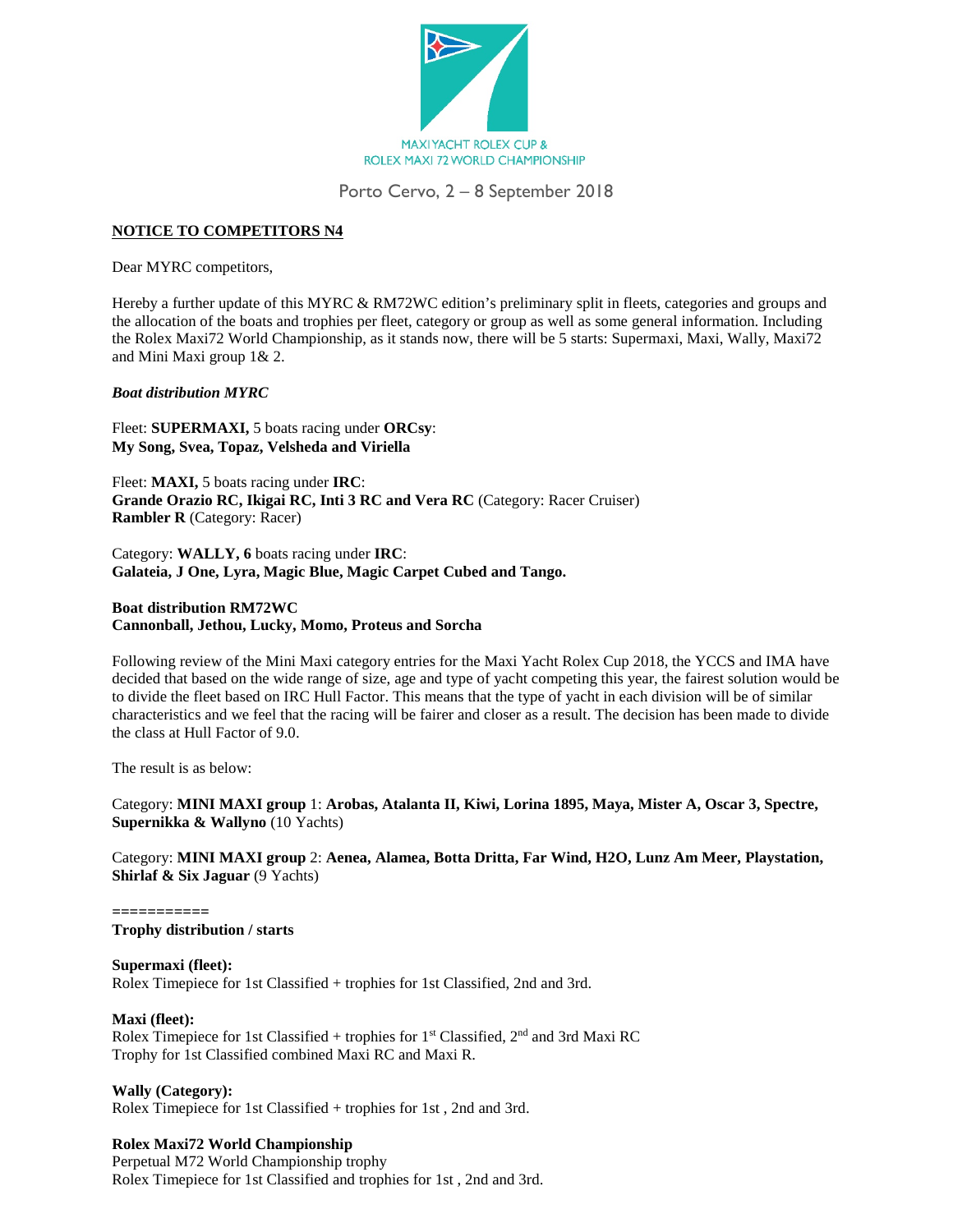### **Mini Maxi (Category), combined start:**

Group 1, Mini Maxi: Rolex Timepiece for 1st Classified + trophies for 1st Classified, 2nd and 3rd. Group 2, Mini Maxi : Rolex Timepiece for 1st Classified + trophies for 1st Classified, 2nd and 3rd + trophy 1st CNB.

### **Additional trophies:**

- Commodore Alberini Perpetual Trophy
- Best placed YCCS member
- Best placed IMA member

## **Measuring and controls**

For this year's event we continue last year's policy of an increased number of measurers and spreading the controls over two days. We plan to both check the boats as well as sails and equipment.

The event measurers are: Supermaxis: Andrew Yates and Alberto Pindozzi. Pier Domenico Muzzi will join during the event. Maxis: Andrew Yates Mini Maxis: Eric Baittinger and Alberto Pindozzi. Wallys: James Dadd Maxi 72s: Adam Cowley, Pablo Ferrer

It is the intention to do the following checks per category and the planned duration is:

- General certificate compliance
- Code Zero type spinnaker checks and possibly largest spinnaker / headsail / mainsail checks
- Condition of interior, rig configuration and rig adjustment controls

============================

- Safety

Controls may vary per category and will take approximately 1 hour per boat including the safety controls, (Maxi72, 2 hours)

#### **Time and place of checks:**

The NoR reads: *6.1 Boats shall be available to the Measurement & Inspection Committee at their berth from 10.00 on September 1st and September 2nd till the inspection and controls are completed or at such time as agreed with the IMA ATO. To book an inspection slot please contact: technicaloffice@internationalmaxiassociation.com*

The IMA Technical Office will try to facilitate as much as possible your preferred slot for the checks but with this many boats it might not be possible to accommodate all wishes. To create more sailing time on the measurement days we are open to start earlier on both days and it is possible to book a slot from 09.00 hours. Please do not wait till the last minute with booking your slot and please communicate in case of changes.

Your allocated slot and additional information like the location for sail measurements will be posted on the ONB and we aim to additionally communicate the slot distribution by email.

#### **Owner Driver etc.**

=============

NoR 1.1.c reads: *The 2018 IMA Class Rules are invoked. In addition IMA Rule C.2.1.(a).2 applies to all categories except Supermaxi, J Class and Wally Class. IMA Rules C2.2 to C2.5 therefore apply to helmsmen in the categories Mini Maxi Racer, Mini Maxi Racer/Cruiser, Maxi Racer, Maxi Racer/Cruiser and to any Supermaxi opting and approved to race with the Maxi division (please note 3.2).* 

This means that principally the helmsmen of boats in the categories Maxi72, Mini Maxi, Maxi Racer and Maxi Racer/Cruiser shall be the owner. If for proper reason the owner cannot helm his or her boat **a Helmsman Application Form shall be filled out for his replacement**, whether this is a relative, a Group 1 substitute or the genuine full time Boat Captain: See IMA Rule C.2.2.(e):

*The Owner Driver may apply to be replaced by a Substitute Helm or the Boat Captain to the Helmsman Approval Panel in case of proper reason for absence or incapacity to helm. This shall happen no later than seven days in advance of the race the request applies too. Only clear emergencies rising within the seven days period will permit a shorter application interval.* 

- **The OA presumes that the owner is driving the boat in case we do not receive a Helmsman Application Form.**
- **For a copy of the Helmsman Application Form please go to:**  [https://www.internationalmaxiassociation.com/pdf/IMA\\_Helsman\\_form.pdf](https://www.internationalmaxiassociation.com/pdf/IMA_Helsman_form.pdf)
- **Please note that substitution by the boat captain or a substitute helm results in a penalty on the elapsed time:**